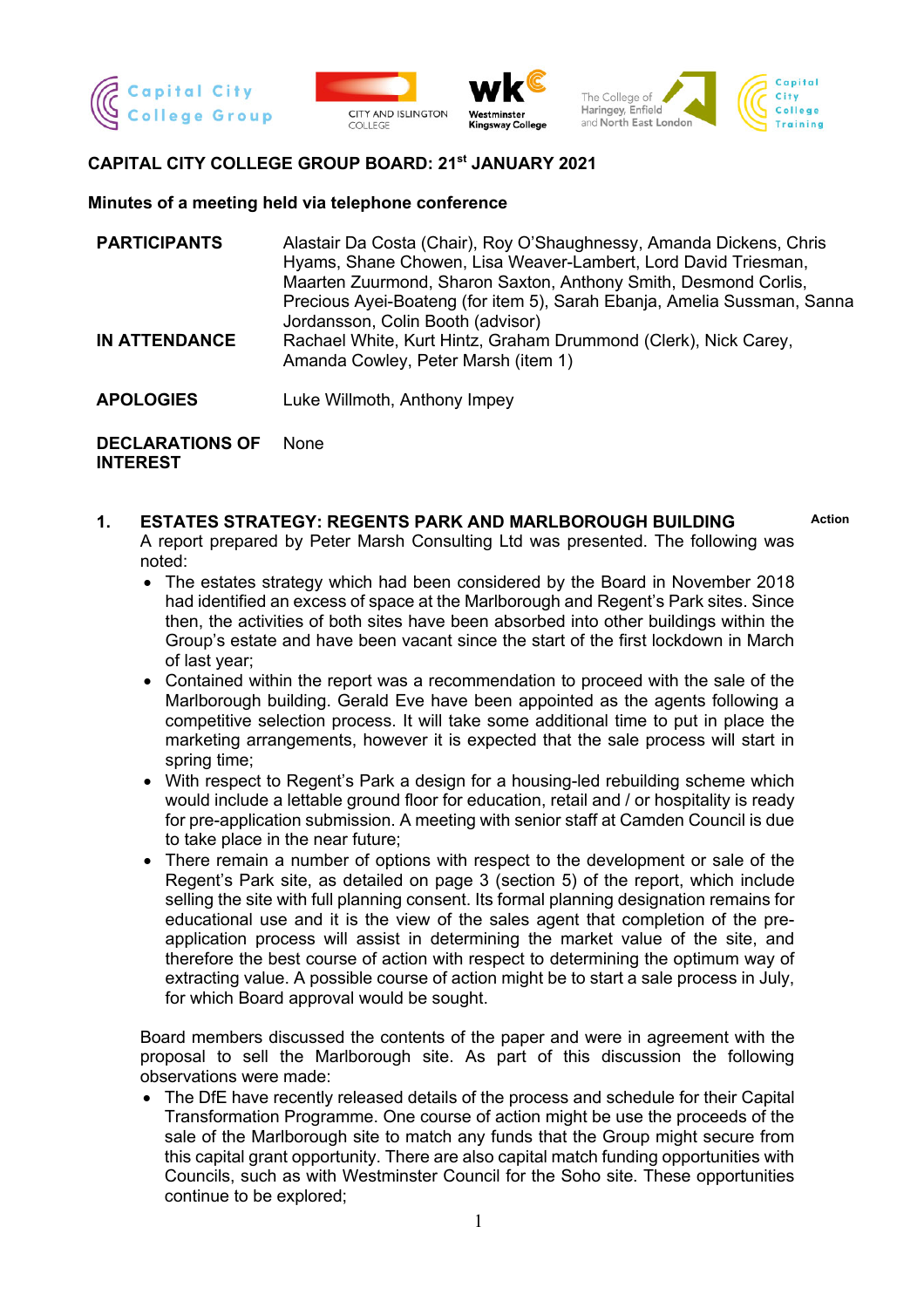• In the next five years there will be a demographic spike in the number of 16-18s and assuming that the Group maintains its market share, there will be an increase in the number of young people studying at CCCG. Regardless of this, it is not anticipated that the Marlborough will be needed to accommodate any growth in numbers or to fulfil the requirements of the Group's curriculum strategy. It was further noted that curriculum planning has been carried out for each site to inform the Group's estates strategy and an overall estates strategy for the Group will be brought to the Board in due course. The Group has sufficient accommodation across all of its remaining sites PM to meet the requirements of its curriculum strategy and the recently published FE White paper. At the Angel site there are opportunities for development and the relocation of courses; for example, public services courses have recently been moved to the Centre for Applied Sciences.

It was agreed that an investment plan would be devised for the use of the sale proceeds from the Marlborough building and this would be based on an analysis of a hierarchy of achievement with respect to educational output and the maximisation of any red book value. This investment plan will be brought to the Board for consideration and approval. It was further noted that Lord David Triesman would be happy to provide advice with respect to the options for the Regent's Park site.

Some concern was raised about whether due to the impact of the pandemic and the fact that organisations are requiring, and may continue to require, less space for their workforce that the Group risked not extracting the maximum value from any possible sale of both sites. It was noted however that the demand for housing is strong within London and the location of both sites, especially the Regents Park site, continue to place them in a good position to gain a sale price in line with pre-pandemic market prices. It was further noted that house prices in London have remained high during the pandemic.

Members noted that the CEO would be informing key stakeholders such as Islington Council and local MPs of the decision to sell the Marlborough building and to provide reassurances that the Group will continue to meet local needs. It was also noted that RO accommodation projects at CBAT such as to turn space currently used by business support staff into teaching space, was not dependent on the receipt of capital proceeds from the sale of the Marlborough building.

The Board approved the following resolutions:

- To approve the disposal of the Marlborough building on the open market at the most advantageous price;
- To approve the marketing of the Regent's Park site after the pre-application response is received from Camden Council in order to test the market and to determine whether an outright sale, long term let, or alternative form of agreement for redevelopment of the site would extract the best value from the site. Approval for the pursuance of any one these options would be sought from the Board.

The following conditions recommended by the Finance Oversight Group were also agreed:

- The proceeds of the sale are to be used to fund a capital project for the purpose of improving CCCG's estate, or an investment project in line with the Group's strategic plan. The details of this project will be brought for consideration and approval by the Board in due course;
- The proceeds of the sale are to be ring-fenced within CCCG's balance sheet and to be specified separately from general cash reserves, going forward.

### **2. CEO AND GLT UPDATE**

The CEO provided a verbal update. It was noted that:

• The FE White paper had been published earlier in the day. A summary of its contents would be circulated to the Board in due course: GD GD

**DT**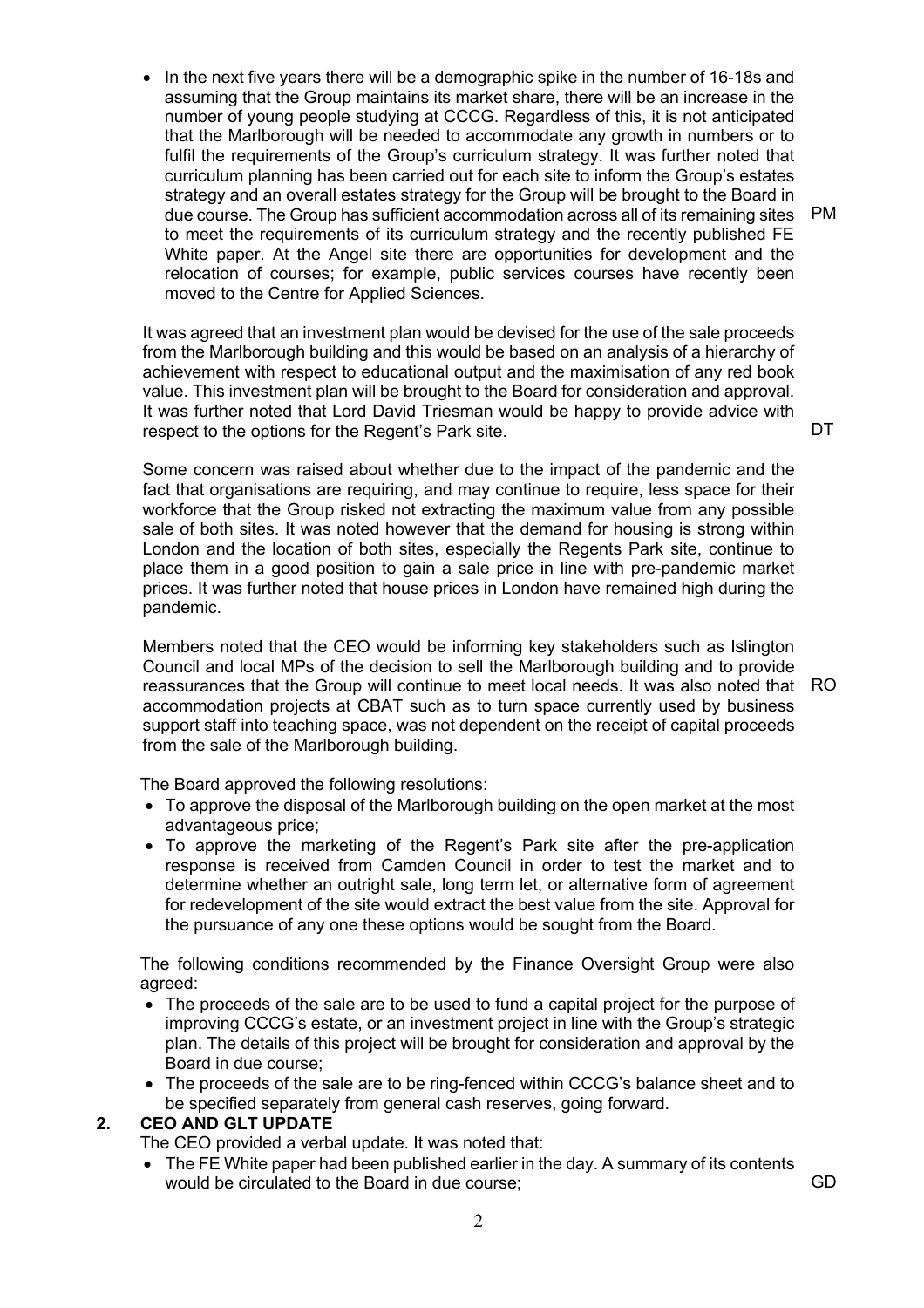- With respect to the development and approval of the Group's three-year strategic plan its contents have been re-drafted following the workshops and consultation exercises that took place prior to Christmas. Senior curriculum staff are carrying out final consultation with students on its contents and Key Performance Indicators (KPIs) prior to consideration at the Board's February meeting, with a view that final approval will be sought at the Board's meeting in March;
- At a broad level it was recognised that the quality of online teaching and learning needed to improve, and that a significant proportion of students were not satisfied with its quality. More detail was provided within the quality report.

Further discussions and presentations have taken place with respect to an opportunity to partner with Founders Ed. If approved, CCCG would be the first UK institution to partner with them. It was noted that a detailed proposal was close to completion and that separate meetings would be organised next week for the Board to consider the opportunity and implications associated with forming this partnership. A further special meeting of the Board would be organised to seek approval to move to the next stage of the project at the end of next week, or the start of the week commencing 1<sup>st</sup> February.

GD

A quality update report was received and the following was noted:

- Due to the restrictions associated with lockdown, teaching has moved back to being delivered 100% online;
- Pre-lockdown timetables are being adhered to and student attendance is comparable to previous years;
- Sites are remaining open to cater for the needs of a limited number of vulnerable students;
- In the main, all exams including VTQ exams, have been cancelled. There are a small number of examinations for occupational courses e.g. AAT, which will still go ahead. It was further noted that the cancellation of exams has considerable potential impact on the mental health of students;
- Laptops have been issued to those students who have indicated that they do not have one. In the previous week to this meeting, around 1000 laptops were issued. Further laptops will be made available from the DfE at the end of February;
- A recent survey indicates that 20% of students are dissatisfied with the quality of online teaching and that 5% are highly dissatisfied. Ways in which to address this are being explored;

The Board noted the difficulties in measuring the impact of the pandemic on the quality of teaching and learning, and that normal pre-pandemic patterns were not applicable. It is also difficult for teachers to measure and plan students' progress, as well collate evidence of their progress.

A verbal update on the Group's finances and funding position was received. It was noted that:

- Some of the potential risks identified within the budget e.g. with respect to HE and FE loans, Commercial Income and Apprenticeships have been realised. At present, an operational deficit of £2.5m is anticipated for the end of year. This will result in a positive EBITDA position which will result in a financial health status of 'good', as determined by the ESFA;
- Costs associated with Covid are currently overspent by £300k;
- A key determinant as to whether the Group will reach its budget of delivering a breakeven operating position is whether the GLA will provide additional leniency with respect to the threshold for achieving the Adult Education Budget contract. Currently the threshold stands at 90% and the Group is on a trajectory to achieve 79% of its target. An announcement is expected during February;
- The issue of whether a pay award is provided to staff also needs to be resolved and will have an impact on the ability of the Group to deliver a break-even position.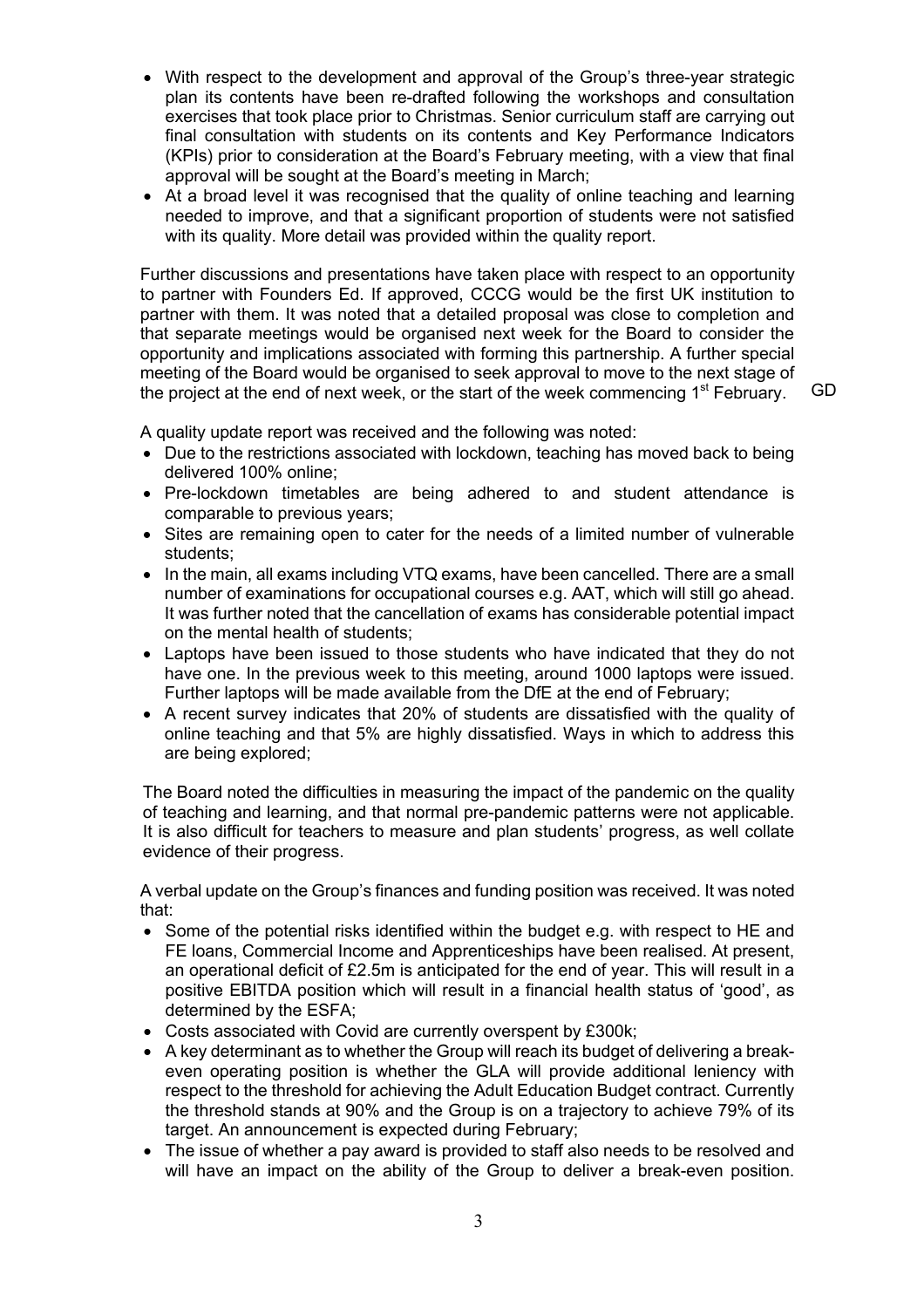Further consideration will be carried out by the remuneration committee and the finance oversight group prior to a recommendation being considered by the Board;

• Seven staffing restructures have taken place since the start of the academic year. The Group has also imposed strict controls on expenditure which have delivered considerable improvement in financial performance.

With respect to the risk areas that were not expected to deliver income in line with the budget, it was the view of the Board that these were areas for which a shortfall in income could have been anticipated. Further to this, it was recommended that the Group's HE strategy should be reviewed so that it is clear under what circumstances HE courses are taught. This strategy should be aligned and informed by the Group's three-year strategic plan. KH

### **3. MEMBERSHIP UPDATE**

A board membership update was considered and received. It was noted that:

- Currently there are 17 members in total, including 13 independent members;
- Maarten Zuurmond has indicated his intention to stand down by the end of the academic year.

In line with the recommendation contained within the report, the appointment of Peridot was approved, for the purpose of searching for two independent members, one with senior leadership experience within FE (in line with the recommendation made by the FE Commissioner) and one with accountancy / finance experience. It was further noted that Peridot's services will be provided free of charge as part of the DfE support to those institutions who are subject to FE Commissioner visits.

Included within the report was an analysis of the Board's diversity profile and its progress in meeting the targets which were agreed in November 2019. It was noted that with respect to age and ethnicity these targets had been met. The term 'non-exclusively white' in the covering report was questioned and it was agreed that the term would not be used in the future.

The College Education Boards had their last meetings in December and new arrangements for stakeholder engagement are being devised and will be reported to the Board in due course. It was noted that with respect to student engagement the intention is to establish a student council which will meet on a bi-termly basis. Amanda Dickens has expressed interest in joining this group and other members of the Board were encouraged to contact the Director of Governance to express their interest in joining

Lastly the recommendation to appoint Simon Horne as a member of the Quality Oversight Group was approved.

## **4. ANNUAL HUMAN RESOURCE REPORT**

The annual Human Resources Report was considered and received. It was noted that:

- There has been a considerable turnover of staff within the HR team over the last twelve months, at the same time as a considerable amount of change within the organisation. For example, seven staff restructures have been consulted upon and implemented since September;
- The following key priorities have been agreed for the HR team over the next six months:
	- o The harmonisation of HR Policies
	- $\circ$  The approval of a group wide reward strategy
	- o The development of a coaching culture
	- o The further development of Health and Wellbeing
	- o Introduction of management development
	- o The development of a people strategy which underpins the CCCG three year strategic plan